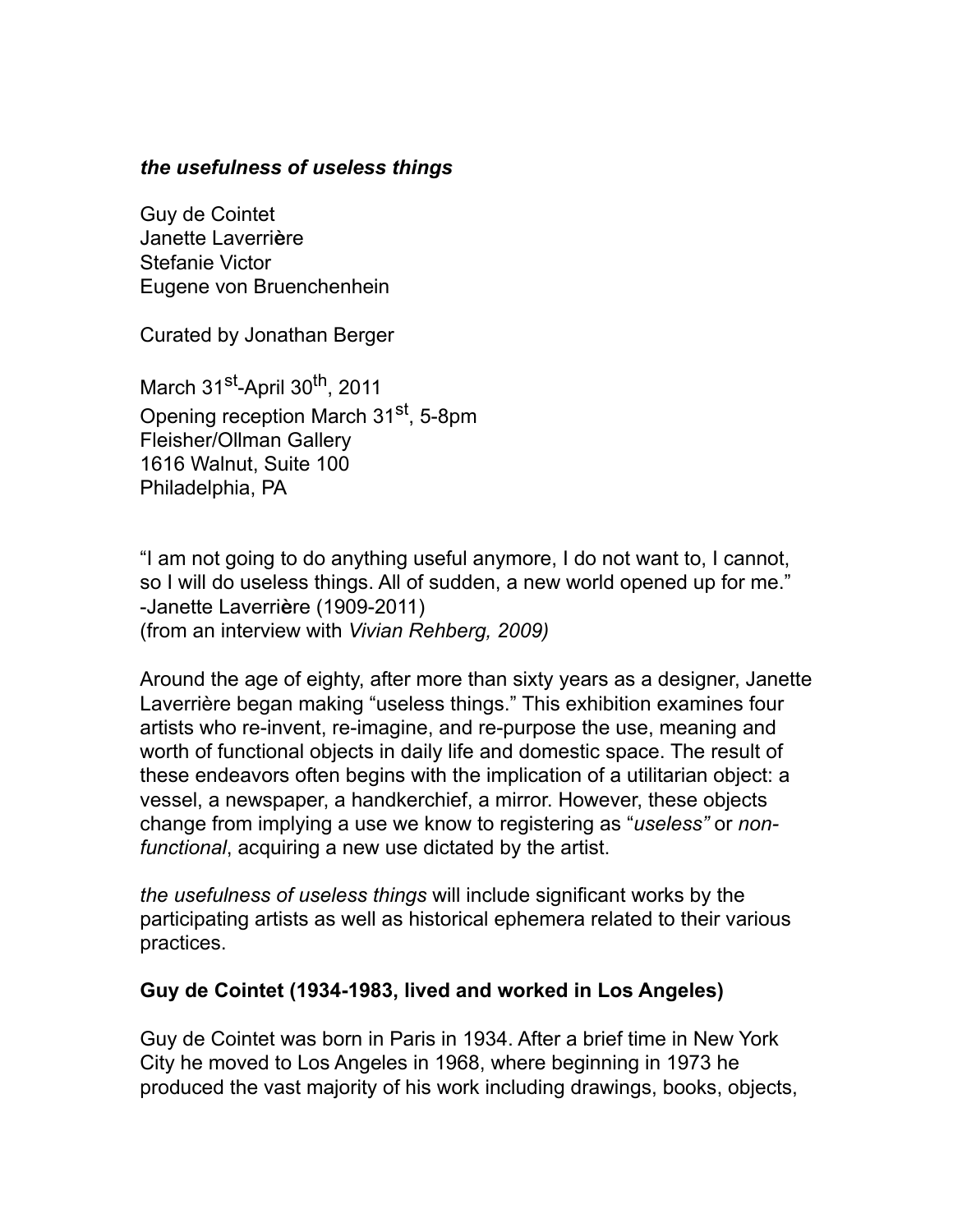and the performances for which he is best known.

De Cointet was notoriously private and spoke very little about his work. For each cryptic book or painting he produced, including those used in performances, de Cointet invented a code, which he used to guide his arrangements of letters, numbers, and other marks. Included in the exhibition is de Cointet's very first performance, "Espahor Ledet Ko Uluner," and one of his last performances, "Tell Me."

 "Espahor Ledet Ko Uluner," was presented in 1973 at the Cirrus Gallery in Los Angeles and advertised as a public reading of a novel titled "Espahor Ledet Ko Uluner," to be delivered by its author. De Cointet remained invisible and completely absent as the artist in relation to the work, though he had in fact written the "novel" in a coded language and directed the performance, hiring a dwarf named Billy Barty to play the role of the author.

"Tell Me" was perhaps the most ambitious and complex performance that de Cointet created. It combined his coded language paintings and publications, a complete stage set with numerous props that he designed and built, and a scripted play performed by three actresses. "Tell Me" was first staged in 1979 at Rosamund Felsen Gallery in Los Angeles.

### **Janette Laverrière (1909-2011, lived and worked in Paris)**

Janette Laverri**è**re was born in Switzerland in 1909. After completing her training in 1931, she relocated to Paris and began to design kitchens and other interiors. Initially Laverri**è**re collaborated with her husband, Maurice Pre, and later, beginning in 1939, she began to produce work under her own name. Mirrors were among the first of her designs which also included moderately priced furniture and functional domestic objects.

Over the next forty years Laverri**è**re had a remarkable and influential career as she continued to evolve her core interests in art and progressive politics which laid the foundation for her work as a designer. Her innovation in the use of laminates, plywood, and lacquer left an undeniable imprint on the aesthetics of modern furniture, and her whimsical use of color and form in the design of interiors for popular housing remains unmatched.

Nearly fifty years later, at the age of eighty, Laverri**è**re ended her career as a designer and began making conceptual, non-functional mirrors, each of which paid tribute to a subject of great importance to her. Laverri**è**re went on to define this new chapter in her career as a newfound usefulness in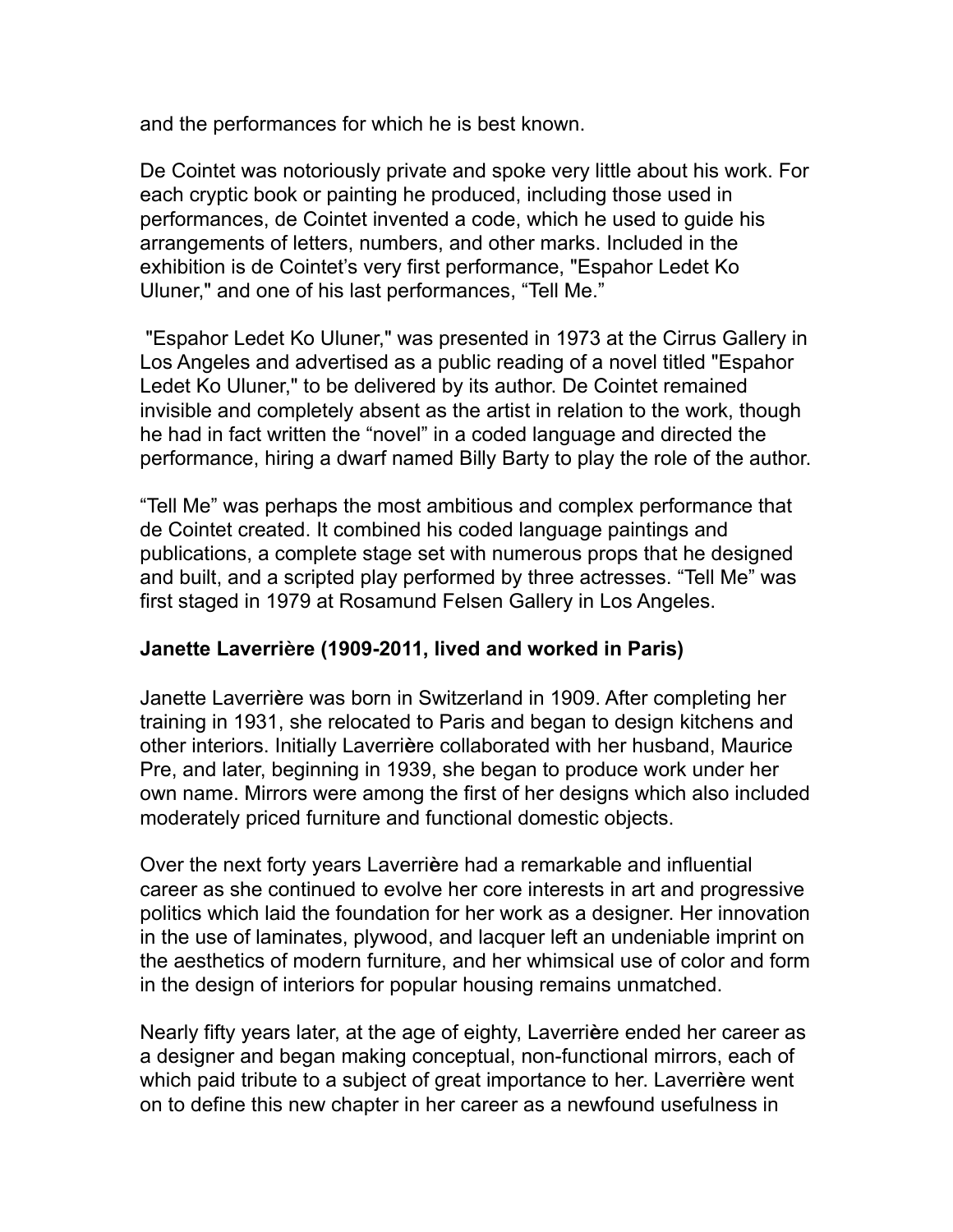#### technically useless things.

The piece included in the exhibition, "La Commune, homage à Louise Michel," was of particular importance to Laverriere, as it was perhaps the most overtly political of her mirror works. The piece references the infamous Paris Commune as a triumphant, albeit brief, moment of great possibility and bravery in French history and reflects Laverri**è**re's lifelong commitment to radical progressive ideologies. "La Commune" is dedicated to Louise Michel, the famed French anarchist who remained outspoken and fearless despite continued harassment, threats on her life, and eventual deportation.

# **Stefanie Victor (born 1982, lives and works in New York City)**

Stefanie Victor's work is a form of portraiture, depicting the whole or parts of domestic objects or spaces. Yet the work is a depiction in the guise of the subject itself. Victor's work is hinged on that space of depiction enabling a reassessment of things we think we know, and thus the pieces exist simultaneously as something known and unknown. Through her own brand of aesthetic lyricism, Victor's subjects move from representation to abstraction, and from abstraction to association to representation.

Victor's recent works depart altogether from appearing initially as recognizable objects from daily life. Each of these so-called "cloth sculptures" presents a strip of fabric dyed in dark shades of blue, purple, gray, or brown, folded and draped on rigid white angular architectural base. In the final installation eight of these pieces appear in a row on a simple long wooden table. Such a table as a viewing context suggests we consider these abstract and rather strange objects in relation to a domestic space. With that consideration, we can imagine each of the two components which comprise the sculptures as a re-imagining of some aspect of domestic life. The bases could, perhaps, be a product of gazing at interior architecture – of looking closely at say, the intersection of a wall, ceiling and door frame. We could consider the fabric strips in regard to a shirt cast on the floor, noticed late in the afternoon when the light is changing. Crumpled and lit indirectly, a solid colored garment might appear at that moment as endless shades of blue dissolving into black.

These are the moments where Victor's home and its contents present themselves to her as their true selves, as who they are when they're not at work doing the job we expect them to do. In this sense, Victor's work is about a faithful depiction of the way that she sees the world. This too is the